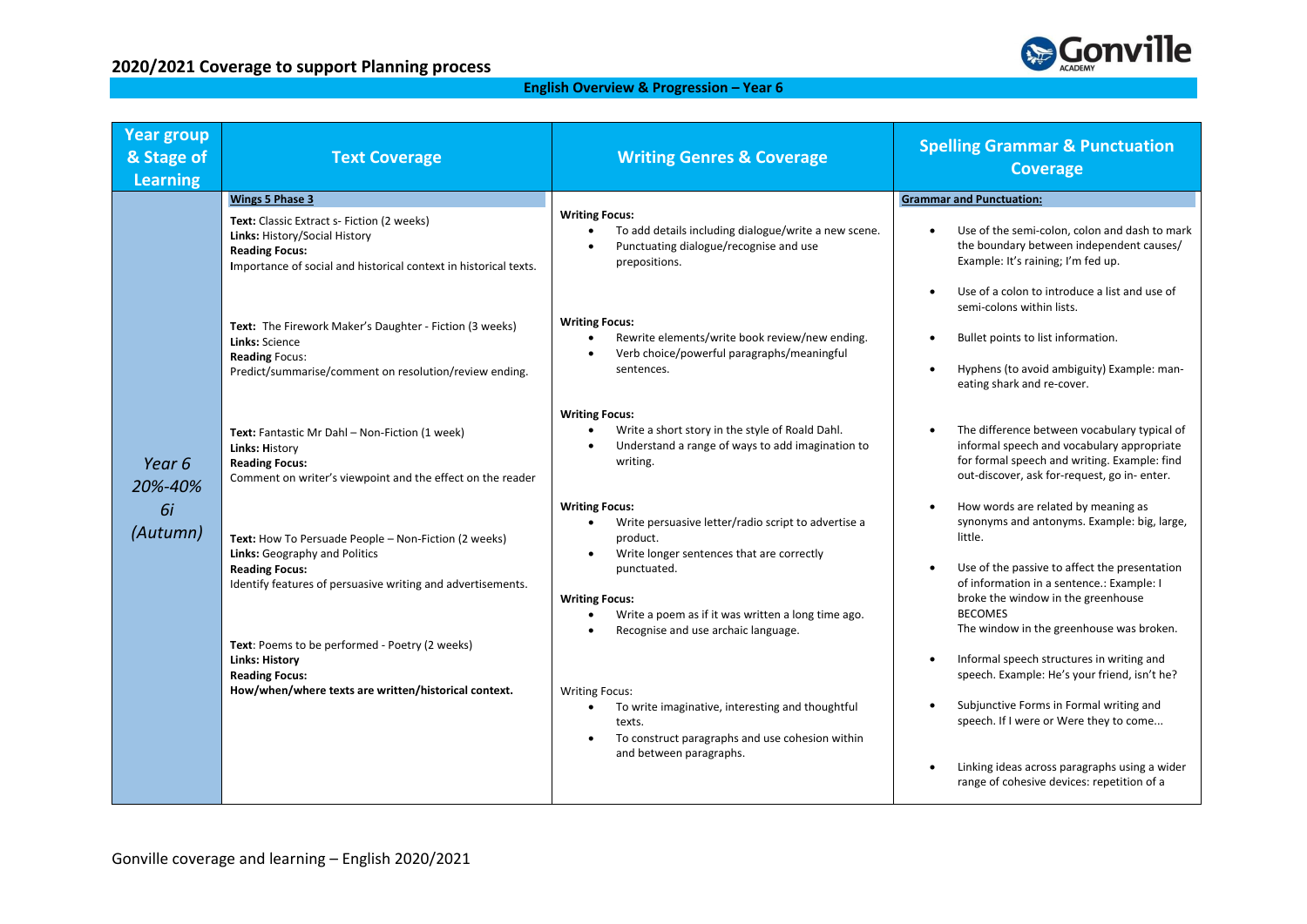

| Text: Fields Of Glory - Non-Fiction (1 week)                |           | word or phrase, grammatical connections                                           |
|-------------------------------------------------------------|-----------|-----------------------------------------------------------------------------------|
| Links: History                                              |           | such as adverbials.                                                               |
| <b>Reading Focus:</b>                                       |           |                                                                                   |
| To identify and comment on writers' purposes and viewpoints | $\bullet$ | Layout devices. Examples: headings, sub-                                          |
| and the overall effect of the text on the reader.           |           | headings, columns, bullets or tables to                                           |
|                                                             |           | structure text.                                                                   |
|                                                             |           |                                                                                   |
|                                                             |           |                                                                                   |
|                                                             | Spelling: |                                                                                   |
|                                                             | $\bullet$ | The 'i before e except after c' rule applies to                                   |
|                                                             |           | all words where the sound spelt by ei is i.                                       |
|                                                             |           | Examples: deceive, conceive, receive,                                             |
|                                                             |           | perceive, ceiling. Exceptions: protein, caffeine,                                 |
|                                                             |           | seize.                                                                            |
|                                                             |           |                                                                                   |
|                                                             | $\bullet$ | Words containing ough. Examples: ought,<br>bought, thought, rough, tough, enough, |
|                                                             |           | Cough, though, although, dough, thorough,                                         |
|                                                             |           | borough, plough, bough.                                                           |
|                                                             |           |                                                                                   |
|                                                             |           |                                                                                   |
|                                                             | $\bullet$ | Words with silent letters. Examples: doubt,                                       |
|                                                             |           | island, lamb, solemn, thistle, knight.                                            |
|                                                             |           |                                                                                   |
|                                                             | $\bullet$ | Homophones - Words that sound the same                                            |
|                                                             |           | but have different spellings/meanings.                                            |
|                                                             |           | Examples: advice/advise, device/devise,<br>licence/license, practice/practise,    |
|                                                             |           | father/farther, guessed/guest,                                                    |
|                                                             |           | precede/proceed.                                                                  |
|                                                             |           |                                                                                   |
|                                                             |           |                                                                                   |
|                                                             |           |                                                                                   |
|                                                             |           |                                                                                   |
|                                                             |           |                                                                                   |
|                                                             |           |                                                                                   |
|                                                             |           |                                                                                   |
|                                                             |           |                                                                                   |
|                                                             |           |                                                                                   |
|                                                             |           |                                                                                   |
|                                                             |           |                                                                                   |
|                                                             |           |                                                                                   |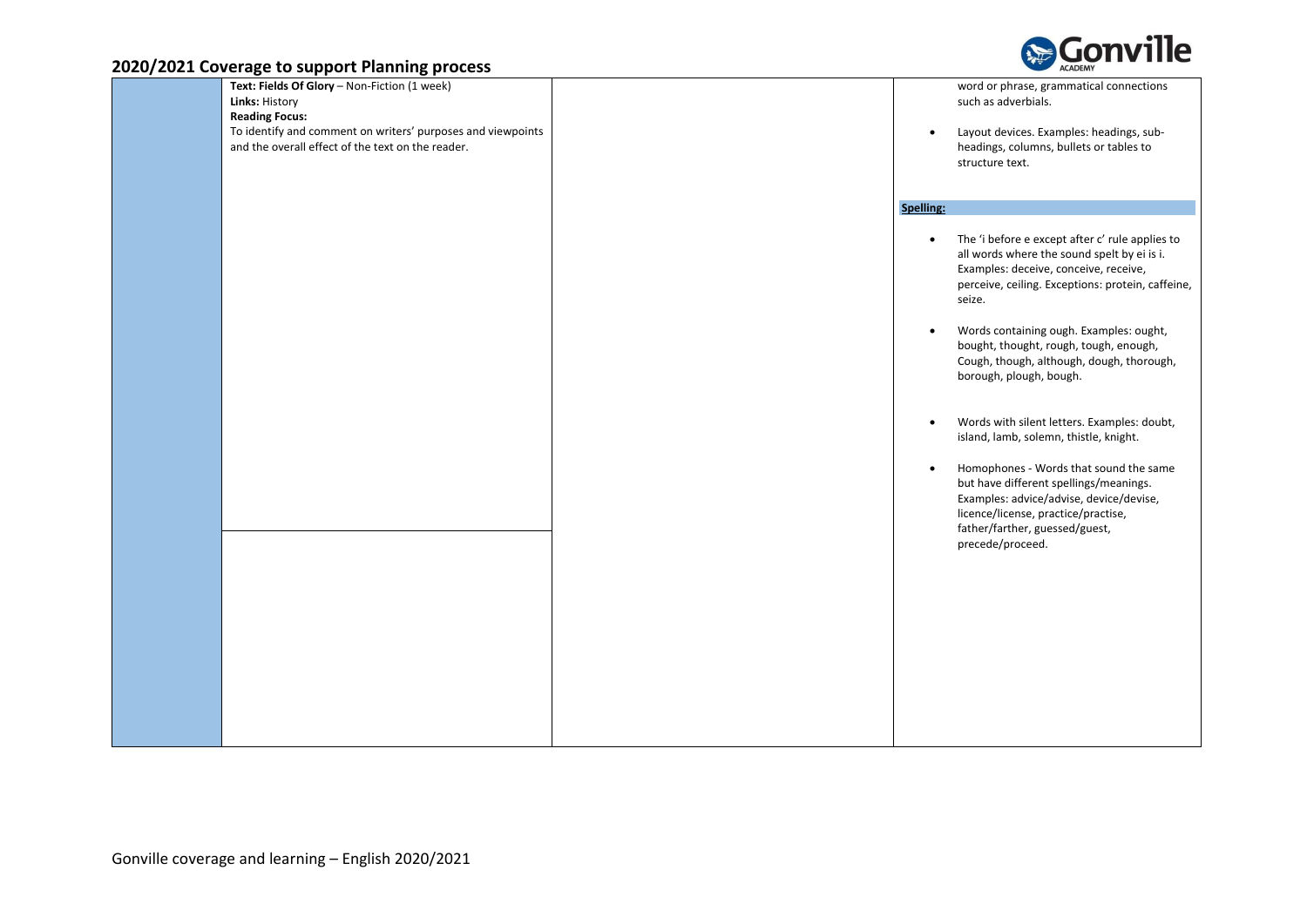

|                          | Year 6 programme                                                                                                                                                                                                                                      |                                                                                                                                                                                                                                                                                                                   |  |
|--------------------------|-------------------------------------------------------------------------------------------------------------------------------------------------------------------------------------------------------------------------------------------------------|-------------------------------------------------------------------------------------------------------------------------------------------------------------------------------------------------------------------------------------------------------------------------------------------------------------------|--|
|                          | -To identify question types and predict where to locate<br>answers from text.<br>-To identify question types in non-fiction text and predict<br>where to locate evidence for answers.                                                                 | To identify the structure and language features of Personal<br>Recounts through analysing and grading *examples of Personal<br>Recounts, children will develop their own scoring system which<br>they can use to judge their own recount writing.                                                                 |  |
|                          | <b>Non-Fiction</b><br>To reinforce the skill of predicting where to locate answers<br>from text. To reinforce identifying question types in non-<br>fiction text and predicting where to locate evidence for<br>answers.                              | <b>Non-Fiction</b><br>To identify the main features of non-chronological reports.<br>Through analysing and grading *examples of non-chronological<br>reports children will develop general rules for NC report writing<br>which they can use to form their own scoring system to judge<br>their own writing.      |  |
| Year 6<br>41%-60%<br>6ii | <b>Fiction</b><br>To reinforce the skill of interpreting questions.<br><b>Non-Fiction</b><br>To reinforce identifying question types in nonfiction text and<br>predicting where to locate evidence for answers.                                       | <b>Persuasive Essay</b><br>To identify the main features of Persuasive Text. Through<br>analysing and grading *examples of Persuasive text children will<br>develop their own scoring system which they can use to judge<br>their own Persuasive writing.                                                         |  |
| (Spring)                 | <b>Discursive</b><br>To reinforce the skill of interpreting questions and locating<br>answers.<br>Non-Fiction<br>To reinforce identifying question types in nonfiction text and<br>predicting where to locate evidence for answers.                   | <b>Discursive</b><br>To identify the main features of Discursive Text and compare<br>them with the main features of Persuasive Text. Through<br>analysing and grading *examples of discursive text children will<br>develop their own scoring system which they can use to judge<br>their own discursive writing. |  |
|                          | <b>Short Story (Fiction)</b><br>To reinforce the skill of interpreting questions and locating<br>answers.<br><b>Non-Fiction</b><br>To reinforce identifying question types in nonfiction text and<br>predicting where to locate evidence for answers. | <b>Short Story (Fiction)</b><br>To identify the structure and features of<br>Short Stories. Through analysing and grading *examples of<br>Short Stories, children will develop their own scoring system<br>which they can use to judge their own short story writing.                                             |  |
|                          | Year 6 programme                                                                                                                                                                                                                                      |                                                                                                                                                                                                                                                                                                                   |  |
| Year 6                   | 3rd Person Recount (Newspaper Reports)                                                                                                                                                                                                                | 3rd Person Recount (Newspaper Reports)                                                                                                                                                                                                                                                                            |  |
| $61\% - 80\% +$          | To identify the differences between Personal Recounts and                                                                                                                                                                                             | To identify the differences between Personal Recounts and                                                                                                                                                                                                                                                         |  |
| 6iii                     | Newspaper Recounts.                                                                                                                                                                                                                                   | Newspaper Recounts Prompt Interpretation - Children will<br>practise identifying the genre being asked for by different                                                                                                                                                                                           |  |
| (Summer)                 |                                                                                                                                                                                                                                                       | writing prompts.                                                                                                                                                                                                                                                                                                  |  |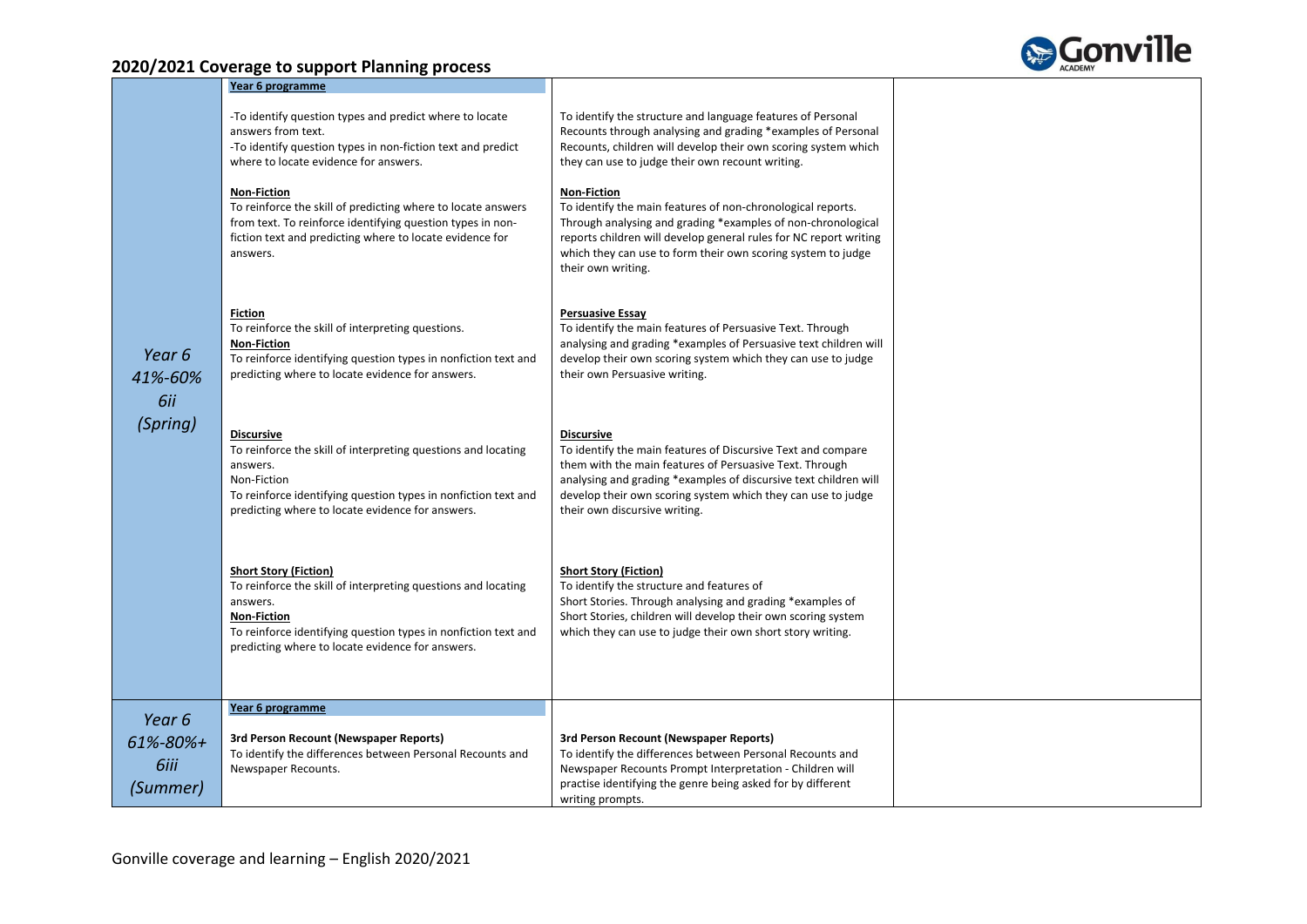

| <b>Non-Chronological Reports</b><br>To identify and analyse common weaknesses in<br>Reading Comprehension test. To review the main features of<br>non-chronological reports. | <b>Non-Chronological Reports</b><br>To review the main features of non-chronological reports. |  |
|------------------------------------------------------------------------------------------------------------------------------------------------------------------------------|-----------------------------------------------------------------------------------------------|--|
| Persuasive<br>To identify and analyse common weaknesses in<br>Reading Comprehension test.<br>To review the main features of persuasive writing.                              | Persuasive<br>To review the main features of persuasive writing.                              |  |
| <b>Discursive</b><br>To identify and analyse common weaknesses in<br>Reading Comprehension test. To review the main features of<br>discursive writing.                       | <b>Discursive</b><br>To review the main features of discursive writing.                       |  |
| <b>Traditional Stories</b><br>To identify and analyse common weaknesses in<br>Reading Comprehension test. To review the main features of<br>traditional tales.               | <b>Traditional Stories</b><br>To review the main features of traditional tales.               |  |
| <b>Poetry and Play Scripts</b><br>To review the main features of a play script.                                                                                              | <b>Poetry and Play Scripts</b><br>To review the main features of a play script.               |  |
|                                                                                                                                                                              |                                                                                               |  |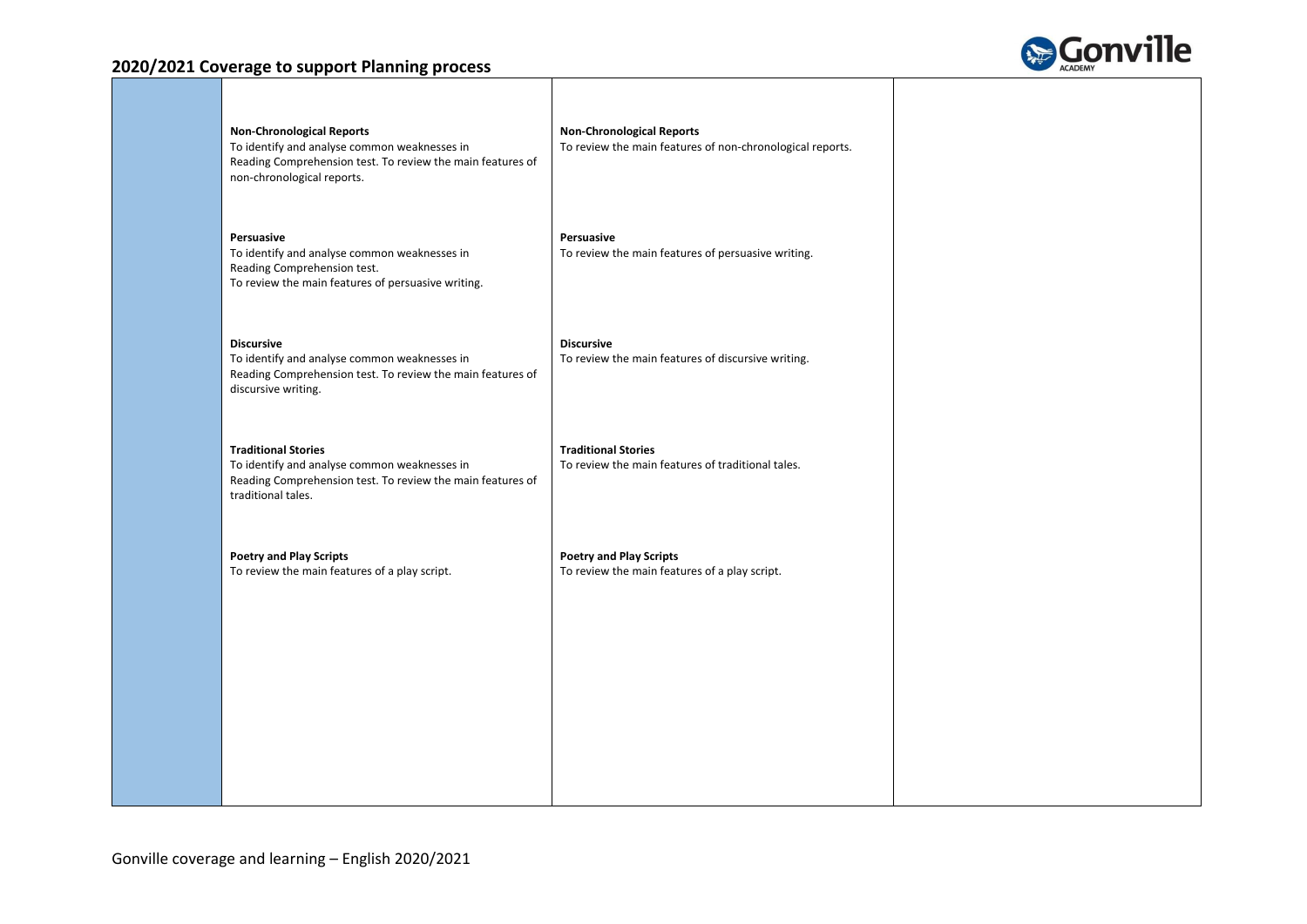

| Reading Coverage Statements for the year                                                                                                                                                                                                                                                                                                                                                                                                                                                                                                                                                                                                                                                                                                                                                                                                                                                                                                                                                                                                                                                                                                                                                                                                                                                                                                                                                                                                                                                                                                                                                                                                                                                                                                                                                                                                                                                                                                                                          | Writing Coverage Statements for the year                                                                                                                                                                                                                                                                                                                                                                                                                                                                                                                                                                                                                                                                                                                                                                                                                                                                     |
|-----------------------------------------------------------------------------------------------------------------------------------------------------------------------------------------------------------------------------------------------------------------------------------------------------------------------------------------------------------------------------------------------------------------------------------------------------------------------------------------------------------------------------------------------------------------------------------------------------------------------------------------------------------------------------------------------------------------------------------------------------------------------------------------------------------------------------------------------------------------------------------------------------------------------------------------------------------------------------------------------------------------------------------------------------------------------------------------------------------------------------------------------------------------------------------------------------------------------------------------------------------------------------------------------------------------------------------------------------------------------------------------------------------------------------------------------------------------------------------------------------------------------------------------------------------------------------------------------------------------------------------------------------------------------------------------------------------------------------------------------------------------------------------------------------------------------------------------------------------------------------------------------------------------------------------------------------------------------------------|--------------------------------------------------------------------------------------------------------------------------------------------------------------------------------------------------------------------------------------------------------------------------------------------------------------------------------------------------------------------------------------------------------------------------------------------------------------------------------------------------------------------------------------------------------------------------------------------------------------------------------------------------------------------------------------------------------------------------------------------------------------------------------------------------------------------------------------------------------------------------------------------------------------|
| <b>Reading Coverage:</b>                                                                                                                                                                                                                                                                                                                                                                                                                                                                                                                                                                                                                                                                                                                                                                                                                                                                                                                                                                                                                                                                                                                                                                                                                                                                                                                                                                                                                                                                                                                                                                                                                                                                                                                                                                                                                                                                                                                                                          | <b>Writing Milestones</b>                                                                                                                                                                                                                                                                                                                                                                                                                                                                                                                                                                                                                                                                                                                                                                                                                                                                                    |
| Pupils will be taught to:<br>Apply their growing knowledge of root words, prefixes and suffixes (morphology<br>and etymology), both to read aloud and to understand the meaning of new words<br>that they meet.<br>Continuing to read and discuss an increasingly wide range of fiction, poetry, plays,<br>non-fiction and reference books or textbooks.<br>Reading books that are structured in different ways and reading for a range of<br>$\bullet$<br>purposes.<br>Increasing their familiarity with a wide range of books, including myths, legends<br>and traditional stories, modern fiction, fiction from our literary heritage, and<br>books from other cultures and traditions.<br>Recommending books that they have read to their peers, giving reasons for their<br>$\bullet$<br>choices.<br><b>Overall</b><br>Coverage<br>Identifying and discussing themes and conventions in and across a wide range of<br>writing.<br>Making comparisons within and across books.<br>Learning a wider range of poetry by heart.<br>Preparing poems and plays to read aloud and to perform, showing understanding<br>through intonation, tone and volume so that the meaning is clear to an audience.<br>Understand what they read by:<br>checking that the book makes sense to them, discussing their understanding and<br>exploring the meaning of words in context;<br>asking questions to improve their understanding;<br>drawing inferences such as inferring characters' feelings, thoughts and motives<br>from their actions, and justifying inferences with evidence;<br>predicting what might happen from details stated and implied;<br>summarising the main ideas drawn from more than one paragraph, identifying key<br>details that support the main ideas;<br>identifying how language, structure and presentation contribute to meaning.<br>Discuss and evaluate how authors use language, including figurative language,<br>considering the impact on the reader. | Write effectively for a range of purposes and audiences and select language base<br>on what they have read e.g. literary language, characterisation and structure.<br>Distinguish between language of speech and writing and choose the appropriate<br>$\bullet$<br>register.<br>Exercise an assured and conscious control over levels of formality through<br>manipulating grammar and vocabulary to achieve this.<br>Write narrative that describe setting, characters and atmosphere.<br>٠<br>Use dialogue to convey character and advance action.<br>$\bullet$<br>Select vocabulary and grammatical structures appropriate to the genre.<br>$\bullet$<br>Use devices to build cohesion.<br>Use the correct verb tense consistently within and across paragraphs.<br>$\bullet$<br>Use the full range of punctuation taught at ks2.<br>$\bullet$<br>Spell all words correctly from the y5/6 spelling list. |